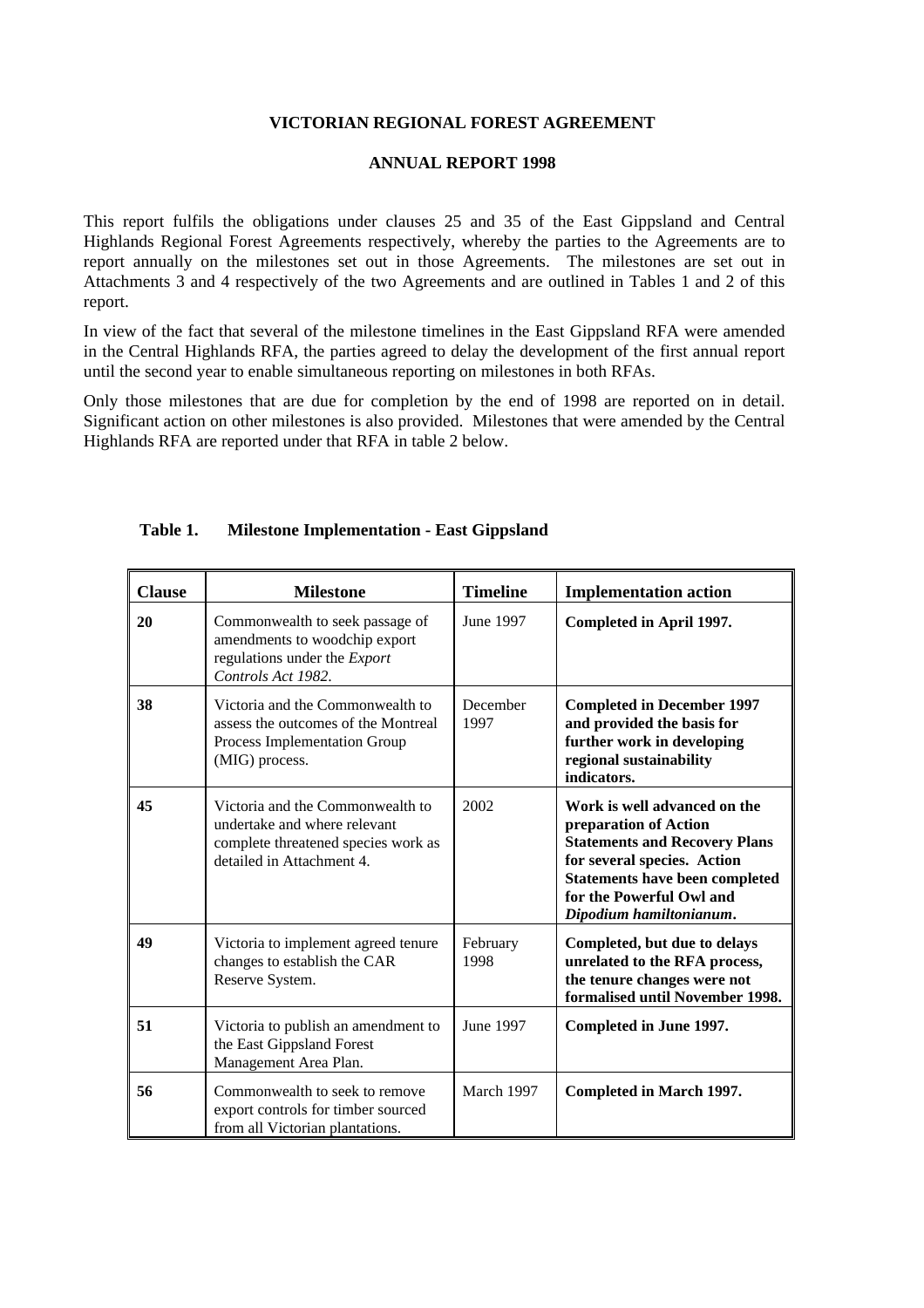| 44 | Victoria to implement an ongoing<br>Quality Assurance Program.                                                                                                           | 2000             | <b>The Department of Natural</b><br><b>Resources and Environment</b><br>(NRE) has established an Audit<br>and Risk Management Branch<br>which includes people external to<br>NRE to provide advice to<br>businesses within the Department<br>on quality assurance matters and<br>performance evaluation. The first<br>audit undertaken by this branch<br>involved the appointment of an<br>external consultant to review the<br><b>Code of Forest Practices Audit</b><br>process. The review found the<br>process to be adequate, but<br>recommended some<br>improvements, particularly in<br>relation to documentation<br>procedures. Most of these<br>recommendations were accepted<br>by the audit branch and will be<br>implemented by the Forests<br>Service by the end of 1999.<br><b>Investigation has commenced on</b><br>formalisation of an EMS<br>framework for State forests. |
|----|--------------------------------------------------------------------------------------------------------------------------------------------------------------------------|------------------|-------------------------------------------------------------------------------------------------------------------------------------------------------------------------------------------------------------------------------------------------------------------------------------------------------------------------------------------------------------------------------------------------------------------------------------------------------------------------------------------------------------------------------------------------------------------------------------------------------------------------------------------------------------------------------------------------------------------------------------------------------------------------------------------------------------------------------------------------------------------------------------------|
| 45 | Victoria to complete and publish<br>regional prescriptions for timber<br>production.                                                                                     | December<br>1998 | <b>All Forest Management and</b><br><b>Forest Operator prescriptions for</b><br>each forest management area in<br>Victoria were finalised by the end<br>of 1998.                                                                                                                                                                                                                                                                                                                                                                                                                                                                                                                                                                                                                                                                                                                          |
| 45 | Victoria to use its best endeavours to<br>complete and publish management<br>plans for all National and State Parks.                                                     | December<br>1998 | All but two park plans were<br>completed by the end of 1998,<br>representing some 99% of the<br>park area now covered by plans.<br>The remaining two plans will be<br>completed in early 1999.                                                                                                                                                                                                                                                                                                                                                                                                                                                                                                                                                                                                                                                                                            |
| 45 | Victoria to implement the Integrated<br>Forest Planning System and the<br><b>Statewide Forest Resource Inventory</b><br>for East Gippsland and the Central<br>Highlands. | 2001             | Work is progressing towards<br>achieving this milestone.                                                                                                                                                                                                                                                                                                                                                                                                                                                                                                                                                                                                                                                                                                                                                                                                                                  |
| 50 | Victoria and the Commonwealth to<br>develop sustainability indicators.                                                                                                   | 2002             | A list of regional indicators has<br>been developed and agreed, along<br>with priorities for collection of<br>data relevant to the indicators.<br>Some indicators can be<br>implemented immediately, others<br>will require further research to<br>establish the kinds of data to be<br>collected, while the remainder<br>require substantial development<br>before they can be implemented.                                                                                                                                                                                                                                                                                                                                                                                                                                                                                              |

## **Table 2. Milestone Implementation - Central Highlands**